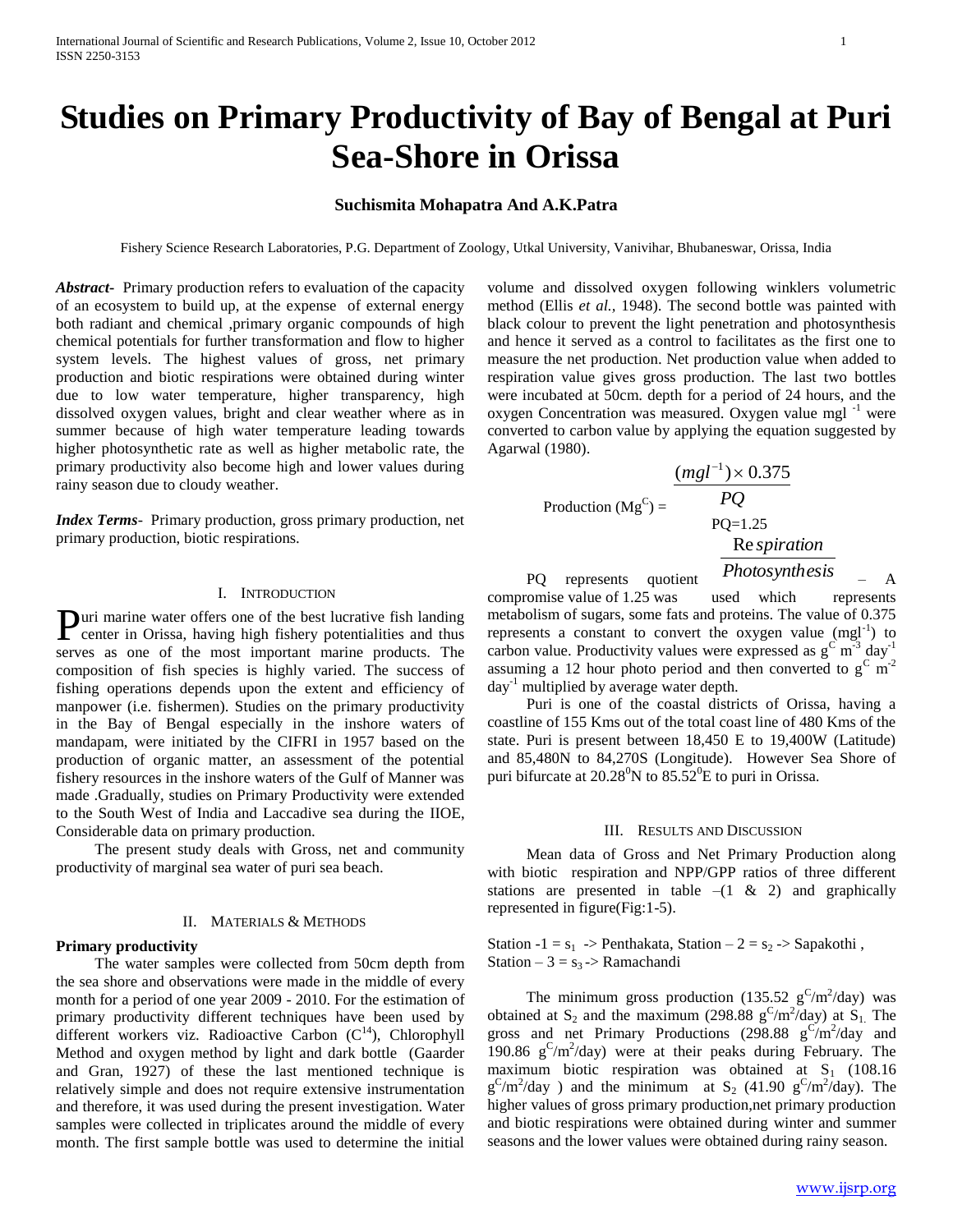The weather condition affects the productivity in aquatic ecosystem. This statement hold good as the higher values of net, gross primary productions were reported from October to May when weather condition was bright and clear. Lower Production value during rainy season may be due to cloudy weather organic affluent in water, low transparency and high water current (Hutchinson, 1957). Besides, the poor nutrient concentration of phosphates and total Nitrogen may bring about the low productivity values,(Pasternak and Kasza, 1979). It appears that there is a direct correlation between temperature and production, which is in agreement with Srenivasan(1964),Hall&Moll(1975),Goldman and Wetzel(1963),Mohanty(2000),Pauly & Chirstensen (1995) and Thomas *et al.,* (1980). In the present study productivity values were high  $(136.0g^c/m^2$ /day to  $298.2/g^c/m^2$ day) at low temperature  $(23.0^0C-31.0^0C)$ .

 Generally productivity is the manufacture of living substances through the interaction of constituents of the natural environments as they are self sustaining in nature. This production of organic material is done by autotroph level as the nutrients are being transferred to the higher levels of food chain. The biological producer level comprises of the chlorophyll bearing phytoplankton and photoautotroph organisms and are the primary level of synthesizing food material from inorganic food stuff in the presence of solar radiation in the aquatic environment, of the total solar energy in organic substances. The energy of carbohydrates formed, represents the gross and net primary production and is the sum of the energy present in photosynthesis.

Primary production values vary in order of  $S_1 > S_3 > S_2$ . The increased nutrient concentration and higher temperature results in higher algal population, which in turn helps in higher productions.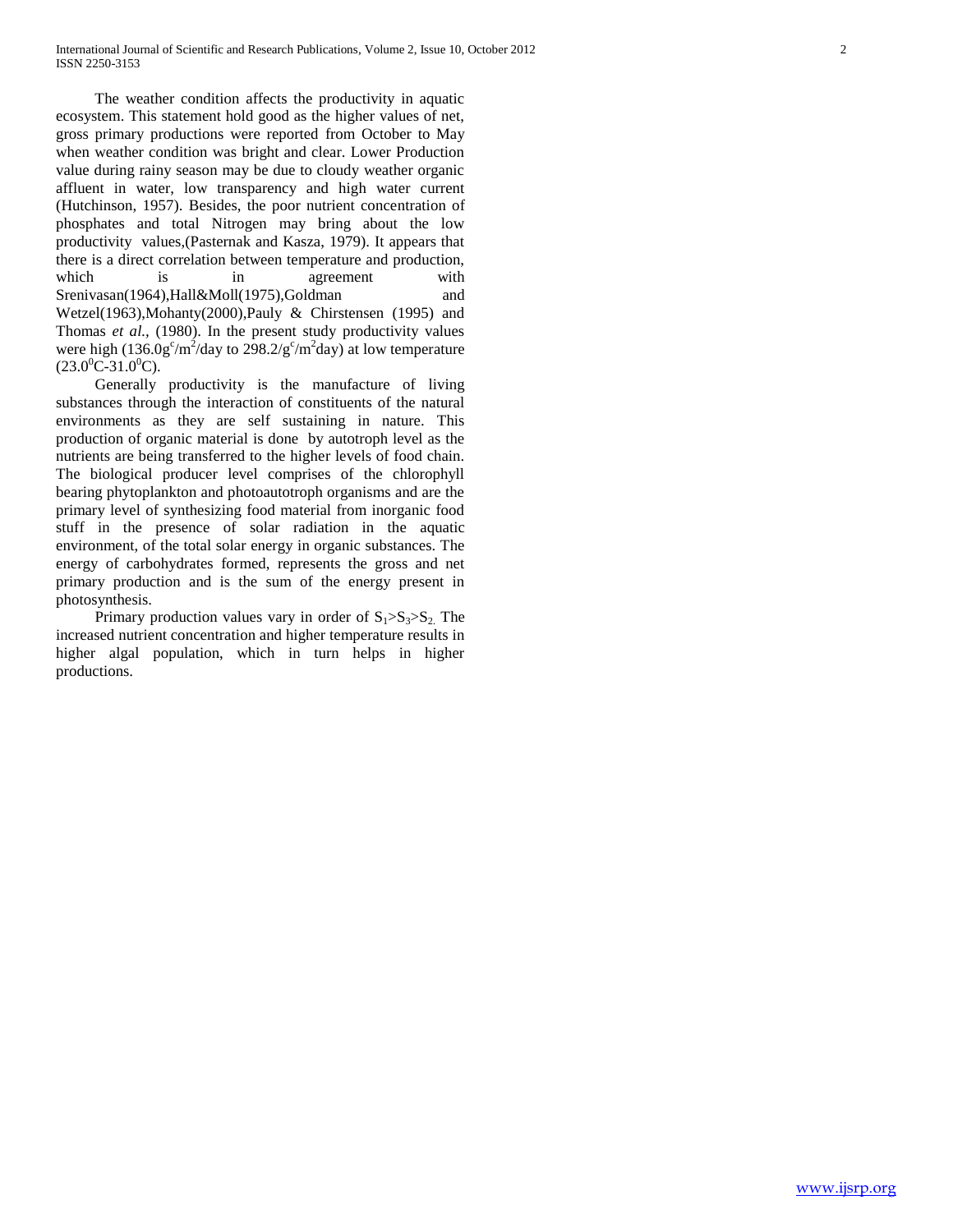# **Table1- Monthly Variation in Primary Productivity (gC m-2 day -1) of three stations at Puri- on- sea During 2009- 2010**

|          |                        | Station-1                                                             |                                                                  |                                                                     | Station-2         |                                                           |                                                                  |                                                    | Station-3                     |                                                          |                                                  |                                                    |                   |                          |
|----------|------------------------|-----------------------------------------------------------------------|------------------------------------------------------------------|---------------------------------------------------------------------|-------------------|-----------------------------------------------------------|------------------------------------------------------------------|----------------------------------------------------|-------------------------------|----------------------------------------------------------|--------------------------------------------------|----------------------------------------------------|-------------------|--------------------------|
| Months   | Weather<br>condition   | Gross<br>Primary<br>Productivity<br>$(g^C m^{-2}$ day <sup>-1</sup> ) | Net Primary<br>Productivity<br>$(g^C m^{-2}$ day <sup>-1</sup> ) | Biotic<br>respiration<br>(CR)<br>$(g^{c}m^{-2}$ day <sup>-1</sup> ) | $\frac{NPP}{GPP}$ | <b>Gross Primary</b><br>Productivity<br>$(g^C m^2 day^1)$ | Net Primary<br>Productivity<br>$(g^C m^{-2}$ day <sup>-1</sup> ) | Biotic<br>respiration<br>(CR)<br>$(g^C m^2$ day-1) | $rac{\text{NPP}}{\text{GPP}}$ | <b>Gross Primary</b><br>Productivity<br>$(gc m-2 day-1)$ | Net Primary<br>Productivity<br>$(g^C m^2$ day-1) | Biotic respiration<br>(CR)<br>$(g^C m^{-2}$ day-1) | $\frac{NPP}{GPP}$ | Tem. Of<br>Water<br>(OC) |
| April    | <b>Bright</b><br>Sunny | $216.34 +$<br>12.3                                                    | $143.86 + 8.5$                                                   | $72.48 + 4.5$                                                       | $0.665 + 0.39$    | $215.3 + 12.3$                                            | $143.82 + 8.5$                                                   | $71.48 \pm 4.5$                                    | 0.668 $\pm$ 0.39              | $216.43 + 12.3$                                          | $143.84 + 8.5$                                   | $73.08 + 4.6$                                      | $0.663 +$<br>0.39 | 31.0                     |
| May      | <b>Bright</b><br>Sunny | $192.4 + 11.6$                                                        | $118.52 + 6.8$                                                   | $73.89 + 4.6$                                                       | $0.616 + 0.21$    | $193.2 + 11.7$                                            | $128.09 + 7.7$                                                   | $65.11 + 4.1$                                      | $0.663 + 0.39$                | $192.84 + 11.8$                                          | $122.54 + 7.4$                                   | $70.3 + 4.4$                                       | $0.613 +$<br>0.21 | 32.4                     |
| June     | <b>Bright</b><br>Sunny | $142.0 + 8.4$                                                         | $93.88 + 5.7$                                                    | $48.52 + 2.9$                                                       | $0.662 + 0.38$    | $141.92 + 8.3$                                            | $96.36 + 5.9$                                                    | $45.56 \pm 2.7$                                    | $0.679 + 0.39$                | $141.73 + 8.3$                                           | $94.42 + 5.8$                                    | $47.3 + 2.9$                                       | $0.668 +$<br>0.39 | 29.8                     |
| July     | Cloudy &<br>Rainy      | $139.8 + 8.6$                                                         | $93.38 + 5.7$                                                    | $46.42 + 2.8$                                                       | $0.668 + 0.39$    | $139.2 + 8.3$                                             | $97.30 + 6.0$                                                    | $41.90 + 2.6$                                      | $0.699 + 0.39$                | $139.62 + 8.3$                                           | $95.55\pm5.9$                                    | $44.07 + 2.6$                                      | $0.684 +$<br>0.37 | 30.1                     |
| August   | Cloucy &<br>Rainy      | $137.9 + 8.2$                                                         | $87.29 + 5.4$                                                    | $50.61 + 3.0$                                                       | $0.633 + 0.29$    | $137.8 + 8.2$                                             | $84.05 + 5.0$                                                    | $53.75 + 3.4$                                      | $0.610 + 0.22$                | $137.62 + 8.1$                                           | $86.64 + 5.1$                                    | $50.98 + 3.1$                                      | $0.615 +$<br>0.23 | 28.4                     |
| Sep.     | Cloudy                 | $136.0 + 8.1$                                                         | $84.45 + 5.3$                                                    | $51.55 + 3.1$                                                       | $0.621 + 0.24$    | $135.52 + 8.0$                                            | $88.47 + 5.3$                                                    | $47.43 + 2.9$                                      | $0.651 + 0.36$                | $135.9 + 7.9$                                            | $86.86 + 5.1$                                    | $48.68 + 2.9$                                      | $0.640 +$<br>0.30 | 29.2                     |
| Oct.     | <b>Bright</b>          | $187.4 + 11.3$                                                        | $103.63 + 6.3$                                                   | $83.77 + 4.9$                                                       | $0.553 + 0.36$    | 187.2 ± 11.2                                              | $103.52 + 6.3$                                                   | $83.68 + 4.9$                                      | $0.553 + 0.28$                | $187.8 + 11.3$                                           | $103.56 + 6.3$                                   | $84.04 + 5.0$                                      | $0.552 +$<br>0.28 | 30.8                     |
| Nov.     | Bright                 | $188.2 + 11.3$                                                        | $131.17 + 8.0$                                                   | $57.03 + 3.3$                                                       | $0.697 + 0.47$    | $188.0 + 11.3$                                            | $133.48 + 8.3$                                                   | $54.52 + 3.3$                                      | $0.710 + 0.49$                | $188.4 + 11.3$                                           | $132.54 + 8.1$                                   | $55.86 + 3.4$                                      | $0.703 +$<br>0.48 | 24.0                     |
| Dec.     | <b>Bright</b>          | 188.66 $+$<br>11.3                                                    | $124.70 + 7.5$                                                   | $63.36 + 3.9$                                                       | $0.661 + 0.38$    | 188.64 ± 11.3                                             | $122.99 + 7.3$                                                   | $65.65 + 4.1$                                      | $0.652 + 0.36$                | $188.6 + 11.3$                                           | $124.25 + 7.5$                                   | $64.35 + 4.0$                                      | $0.658 +$<br>0.37 | 22.4                     |
| January  | <b>Bright</b>          | $190.2 + 11.5$                                                        | $122.29 + 7.3$                                                   | 67.91 $\pm$ 3.9                                                     | $0.643 + 0.30$    | 190.4 ± 11.5                                              | $122.42 + 7.3$                                                   | $67.98 + 3.9$                                      | $0.663 + 0.39$                | $109.6 + 6.9$                                            | $122.45 + 7.3$                                   | $68.15 + 4.0$                                      | $0.648 +$<br>0.30 | 22.9                     |
| Frebuary | <b>Bright</b>          | 298.88 $\pm$<br>17.3                                                  | $190.54 + 11.5$                                                  | $108.16 \pm 6.4$                                                    | $0.639 + 0.29$    | $297.3 + 17.2$                                            | $190.86 + 11.5$                                                  | $106.44 \pm 6.3$                                   | $0.642 + 0.30$                | $298.2 + 17.3$                                           | $190.72 + 11.5$                                  | $107.66 \pm 6.5$                                   | $0.638 +$<br>0.28 | 25.4                     |
| March    | <b>Bright</b>          | 238.24 $+$<br>13.5                                                    | $155.09 + 9.3$                                                   | $83.15 + 4.9$                                                       | $0.651 + 0.36$    | $238.0 + 13.5$                                            | $155.41 \pm 9.3$                                                 | $82.59 + 4.8$                                      | $0.653 + 0.36$                | $238.82 + 13.5$                                          | $155.35 + 9.3$                                   | $83.47 + 4.9$                                      | $0.650 +$<br>0.36 | 28.0                     |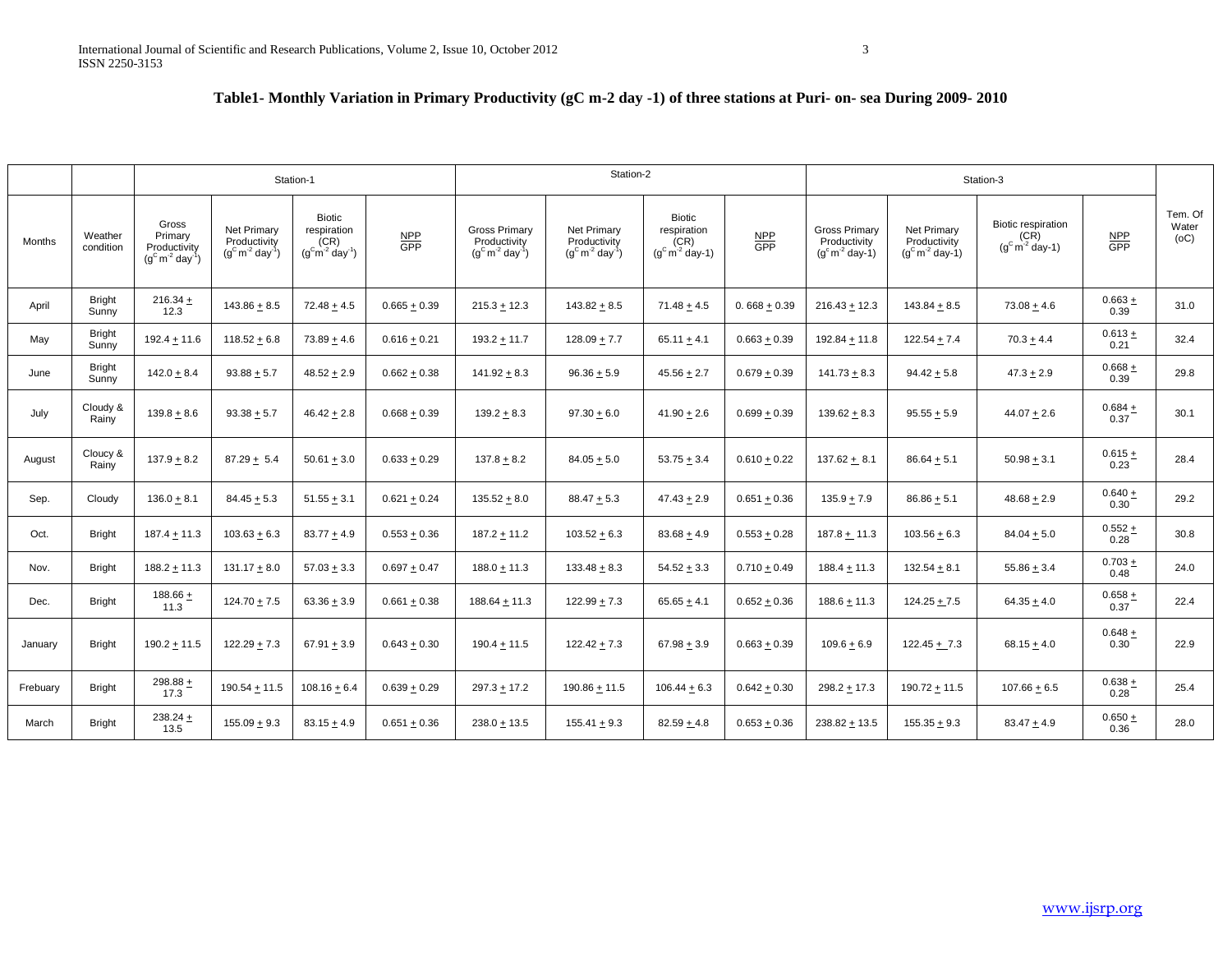

Fig. 1 (i) Monthly variations in primary productivity (GPP, NPP & CR) at S**<sup>1</sup>** of Puri-on-Sea during  $2009 - 2010$  (in  $g^C m^2$  day<sup>-1</sup>).

350

300

250

200

150

100 50  $\theta$ 

Primary productivity (g<sup>om<sup>2</sup>day<sup>1</sup>)</sup>



Fig.1(ii) Monthly variations in primary productivity (GPP, NPP & CR) at  $S_1$  of Puri-on-Sea during  $2009 - 2010$  (in  $g^C m^{-2}$  day<sup>-1</sup>).

**)C m-2 day-1**  $\frac{1}{9}$  350 300  $\tilde{\mathbf{f}}$ 250 Primary Productivity(g<sup>C</sup> ByXivity:poble Argue<br>Primary Production<br>Primary  $\leftarrow$  CR 200  $-$ NPP 150  $\triangle$  GPP 100 50  $\overline{0}$ July August Sep. Nov. April June May  $o^{\circ}$  $Q^{0}$ 

**Fig. 2 (i)** Monthly variations in primary productivity (GPP, NPP & CR) at S<sub>2</sub> of Purion-Sea during  $2009 - 2010$  (in  $g^C m^2 day^{-1}$ ).

Months

**Fig. 2 (ii)** Monthly variations in primary productivity (GPP, NPP & CR) at S**<sup>2</sup>** of Puri-on-Sea during 2009 –  $2010$  (in  $g^C m^{-2}$  day<sup>-1</sup>).

**Months**

January Frebuary Marc

**D**GPP **NPP**  $\Box$ CR



**May** June July August Sep.  $o^{\mathcal{E}}$ Nov. Dec. January Frebuary March **Months** Series<sup>1</sup> ■ Series: **□** Series3

**Fig 3 (i)** Monthly variations in primary productivity (GPP, NPP & CR) at  $S_3$  of Puri-on-Sea during 2009 – 2010 (in g<sup>C</sup>)  $m^{-2}$  day<sup>-1</sup>).

**Fig 3 (ii)** Monthly variations in primary productivity (GPP, NPP & CR) at S**<sup>3</sup>** of Puri-on-Sea during 2009 –  $2010$  (in  $g^C m^{-2}$  day<sup>-1</sup>).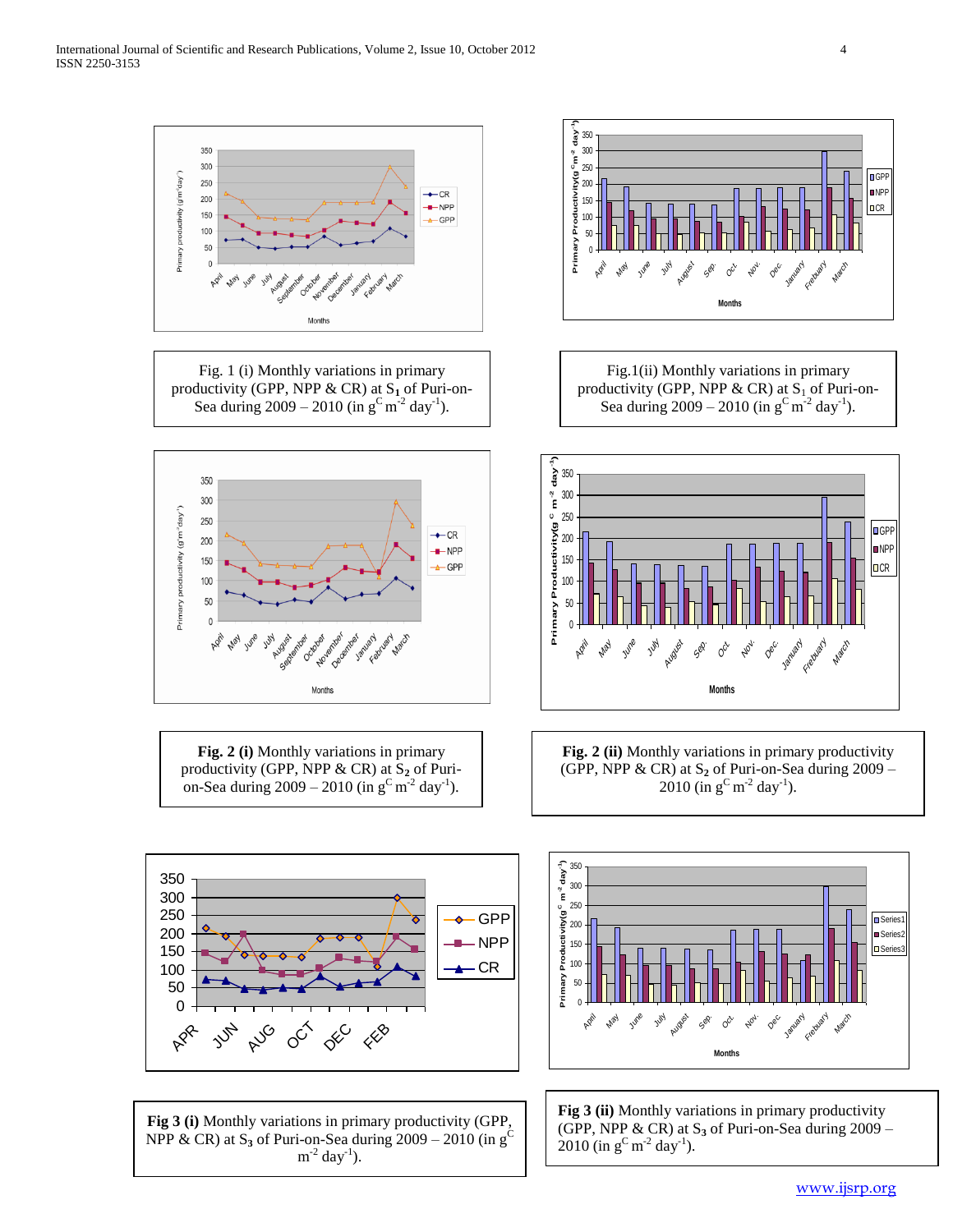| Station<br>No. | Winter<br>(October-January) | Summer<br>(Feb. – May) | Rainy<br>(June-Sep) | Annual          |
|----------------|-----------------------------|------------------------|---------------------|-----------------|
| S <sub>1</sub> | $188.6 + 11.35$             | $236.8 + 13.72$        | $138.9 + 8.32$      | $564.2 + 32.07$ |
| S <sub>2</sub> | $188.5 + 11.32$             | $235.9 + 13.67$        | $138.6 + 8.15$      | $563.1 + 33.19$ |
| $\mathsf{S}_3$ | $188.8 + 10.2$              | $236.2 + 13.67$        | $138.7 + 8.20$      | $563.7 + 33.39$ |





# **Station**

**Fig. 4 Shows annual variations of primary productivity at three different stations.**



**Fig 5. Annual variations of GPP at S1,S2,S<sup>3</sup> during 2009 - 2010 at Puri –on-sea.**